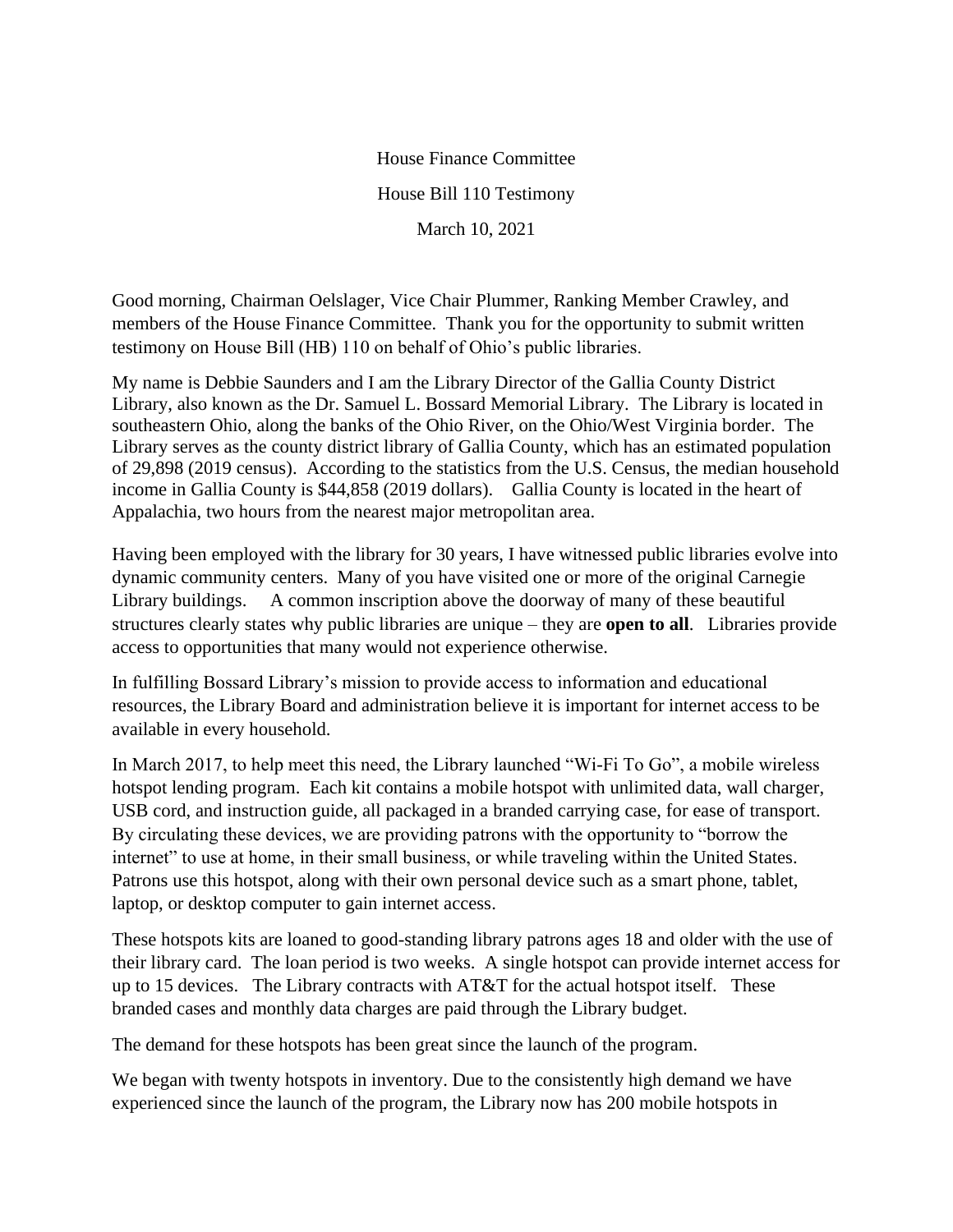inventory with a current average of 90 people on the waiting list for a hotspot. In the last twelve months, the Library's mobile hotspots have circulated over 2,400 times! The Wi-Fi To Go program benefits those who have no internet access in the home, as well as those who are fortunate to have internet access, but have a limited data plan.

On the program's launch date, one of the first borrowers represented a homeschooling family, who was grateful to have the hotspot to use, after citing how expensive it is to purchase data. During the pandemic, the hotspots have proved to be especially needed. An elderly library patron, considered "at-risk" during the pandemic, was advised not to leave his residence for his doctor appointments, but instead to participate in tele-health appointments. Our library was able to provide a hotspot to this at-risk library patron so his health care provider could conduct his "visits" virtually, from the safe comfort of his home. A mother of a high school student recently contacted me and asked how to be placed on the waiting list for a hotspot, due to her son having to sit in the truck at a local church parking lot (with Wi-Fi) to do his schoolwork, since they did not have internet access in the home. She was overjoyed to learn that the Library could provide a hotspot so that her son could do his work from home during this pandemic. A local resident enrolled as a cadet in the Ohio State Highway Patrol Academy found himself in need of a hotspot when, due to the pandemic, the cadets were sent back home from the Academy for a period of time. The Patrol Academy's coursework continued remotely, requiring this cadet to have internet access, which our library was able to provide. This cadet went on to graduate successfully from the  $167<sup>th</sup>$  Academy Class.

Public libraries are continuous learning centers, providing opportunities for lifelong learning. Libraries provide many online resources to patrons that are only accessible to those with internet access. A popular educational service that our Library has provided since March of 2015 is *Gale Courses for Public Libraries,* which deliver hundreds of engaging, instructor-led online courses focused on professional development, technology skills, and personal enrichment to transform lives and foster positive changes in our community. Gale Courses are tied to the Bureau of Labor Statistics' fastest-growing occupations, thereby aiding in workforce development. Since our library began offering Gale Courses, there have been 1,582 enrollments with our patrons logging over 18,000 hours of class time in various courses.

One of the largest employers in our county, Holzer Health Systems, has benefitted greatly from the Library's *Gale Courses,* as their employees have taken advantage of the medical coding and medical terminology classes offered by the Library. Gale Courses for Public Libraries are sixweek online courses led by college instructors. These courses are accessible through the use of one's library card. Participants receive feedback from the instructor and upon successful completion, are awarded a certificate. Popular courses include Beginning Sign Language; Accounting Fundamentals; Become a Veterinary Assistant; A To Z Grant Writing; and Microsoft Office courses, among hundreds of other useful topics of interest.

Given all of the digital resources the Library provides, you may be wondering how these programs are of benefit to those who lack digital literacy: the knowledge, skills, and behaviors used in a broad range of digital devices.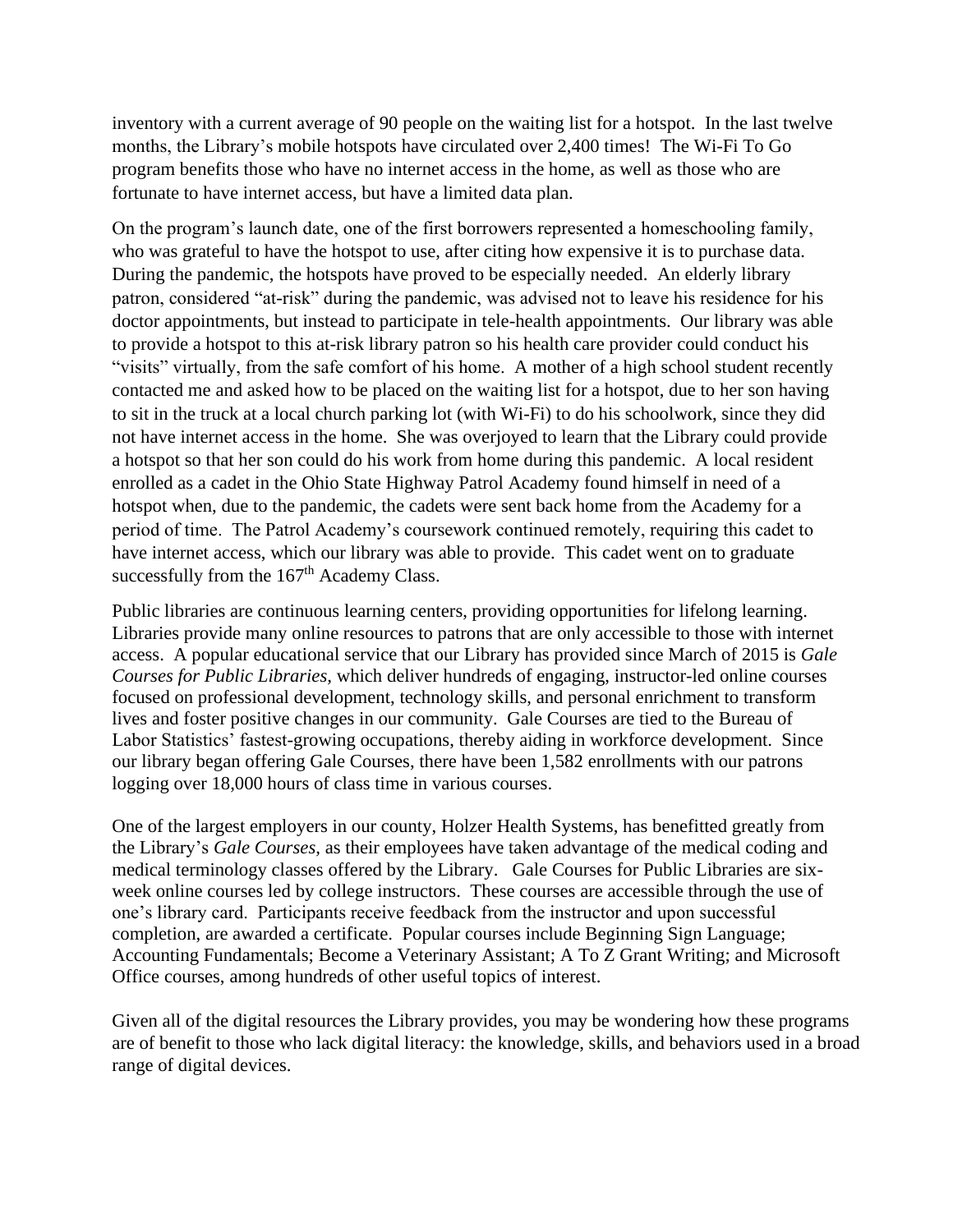For those patrons, Bossard Library offers our Tech Tutor program. Patrons schedule a tech tutor session with a member of the Library staff who will sit down one-on-one to teach:

- Basic use of computers.
- Basic assistance setting up and using an e-mail account.
- Searching the Internet.
- Basic use of Microsoft Office products
- Basic assistance with social media sites
- Utilizing Apple, Android or Kindle devices.
- Accessing and using the Library's online resources such as Ancestry Library Edition, Auto Repair Reference Center, Gallia County Newspaper Digital Archives, Lynda.com, Gale Courses, and many more.

The overreaching theme of my testimony to you today centers on the public library as the community center – the hub of access to informational resources.

We believe in providing unique opportunities to those we serve in our rural area. Many of you have probably had the pleasure of accompanying your child, grandchild, niece, or nephew to destinations such as Build-a-Bear® Workshop. Both geographic and economic barriers prevent many children in our county from having this amazing experience of selecting, stuffing, & naming a new little stuffed animal friend to love.

Therefore, the Library sponsored our own "Create a Critter" Workshop for area families, with over 900 in attendance. Words cannot adequately express the joy that the library staff felt in helping families make this memory at the Library. Children were able to select their new animal friend, stuff it, select a name for it and cuddle with their new furry friend during our special story time and parade.

Community members respond very favorably to a wide-variety of library programs, as they are limited in terms of affordable, positive entertainment venues during evening hours, on weekends, and when children are on break from school.

In 2016, Bossard Library introduced our Book-a-Bike program, a unique cultural opportunity that enables library card holders to borrow a bicycle for riding in town, particularly from the Library to the local bike/hike path. Prior to this program's launch, Gallia County residents did not have the opportunity to rent a bike in Gallipolis.

The primary goal of the Book-a-Bike program is to provide cultural opportunism, with the goal of seeing families coming together to share quality time while enjoying a bike ride as they explore the great outdoors, particularly along Gallia County's *Rails to Trails* eight-mile bike path.

A second goal of the Book-a-Bike program is to provide opportunities for the public to be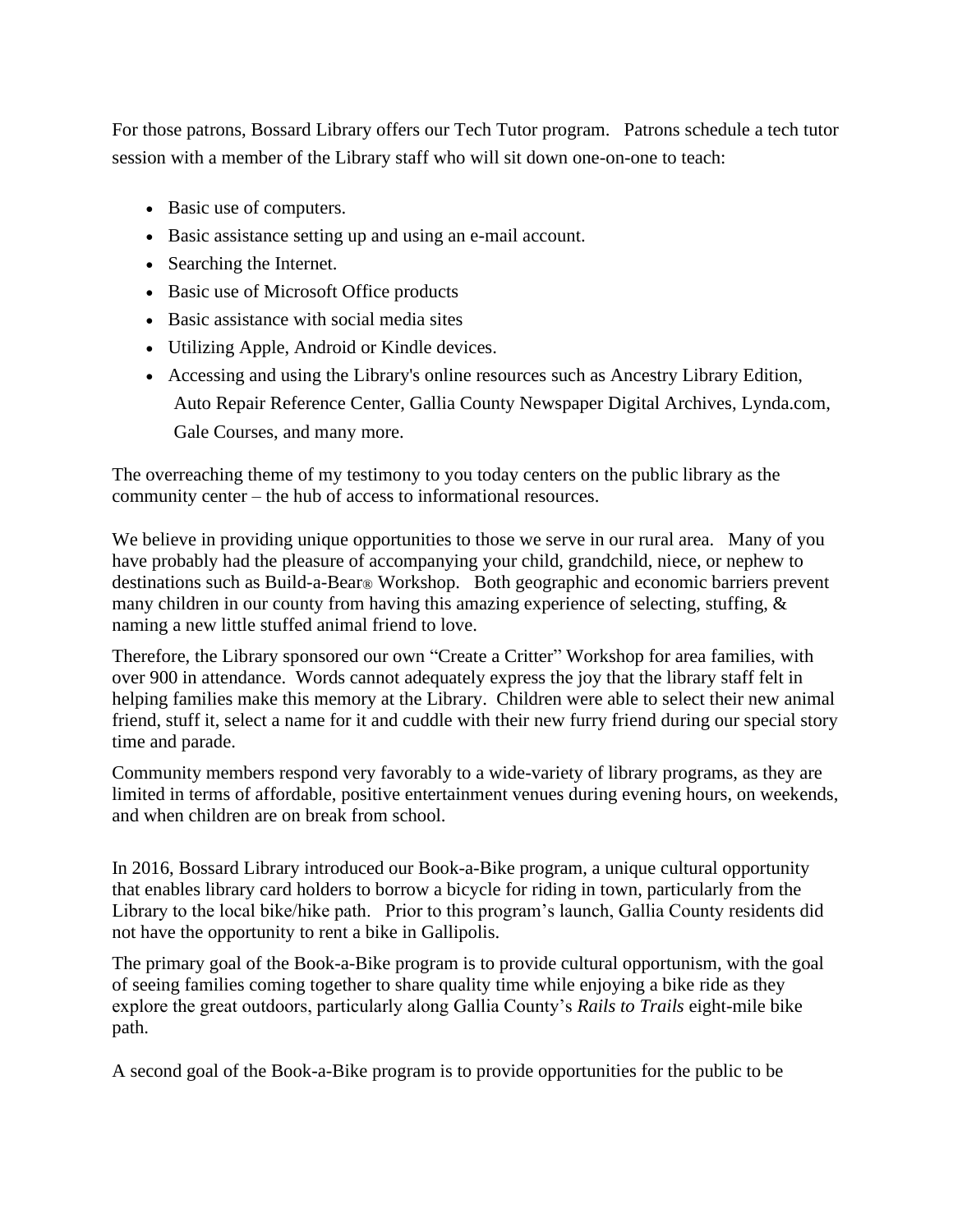educated on: 1) the importance of regular exercise for a healthy mind and body; 2) the importance of bicycle safety; and 3) how to ride a bicycle.

Again, as the community center of Gallia County, we believe in providing unique educational and cultural opportunities to those we serve, that many would not experience otherwise, due to geographic and economic barriers.

As I shared with the House Finance Committee in a previous year's testimony, our library became the first library in the world to host the widely-renowned *Bodies Revealed* exhibition, in the fall of 2016. At over 5,000 square feet, the *Bodies Revealed* exhibition provided visitors an unparalleled chance to explore, experience, and celebrate the wonder of the human form. In the three months that this exhibition was at the Gallia County Library, 19,555 visitors came to see *Bodies Revealed*. Visitors came from at least 34 different states including Kentucky, Indiana, and North Carolina, as well as from 59 of Ohio's 88 counties. At least 6,500 of these visitors were students ranging from middle school age up through the post-secondary level.

In 2019, the Library hosted the exhibition titled *Space: A Journey to Our Future*, presented in collaboration with NASA. This exhibit has been displayed at the Smithsonian National Air and Space Museum in Washington, D.C. Visitors to this exhibition had the opportunity to touch actual rocks from the lunar surface and the red planet; explore a future Lunar Base Camp while walking through a full-size space habitat and workpod; take a spin on a centrifuge that visitors power like a bicycle; all the while getting an up-close look at a wide range of artifacts from the space program. Total attendance for this exhibition was 10,760 over the four-month run at the Library.

In our rural area, the vast majority of residents would never have the opportunity to see exhibitions of this caliber if not for the Library bringing them to the community. Hosting these exhibitions is just one of the many ways the library promotes lifelong learning as we provide these cultural experiences to our community.

The importance of the services that public libraries provide has been magnified during the pandemic. Our library closed for several weeks in order to make necessary adaptations to the library building and in library operations in response to COVID-19. During these weeks, we offered patrons who did not have a library card with the opportunity to apply online for a digital library card, enabling access to ebooks, movies, music, audiobooks, and more. We soon began offering curbside service, which is still offered today, before opening our doors again on June 1.

The Library now offers children's virtual story time and pat-a-cake lapsit, as well as "take and make" craft kits for both adults and children. Despite the pandemic, the Library launched our Fit and Fun Gym Pass Program, enabling patrons to borrow a monthly pass to one of four area gyms. The Library also began our Puzzles for Patients program, which provides a word-seek or crossword puzzle book and pre-sharpened pencil to each local hospital patient, providing a comforting way to pass time when visitors may be limited.

From bridging the technological gap through our Wi-Fi to Go program to providing enriching, educational opportunities for all ages, the State's Public Library Fund enables our Library to provide these unique, much-needed services. I extend my appreciation for your support of Ohio's public libraries and request that public libraries be made a priority in this biennium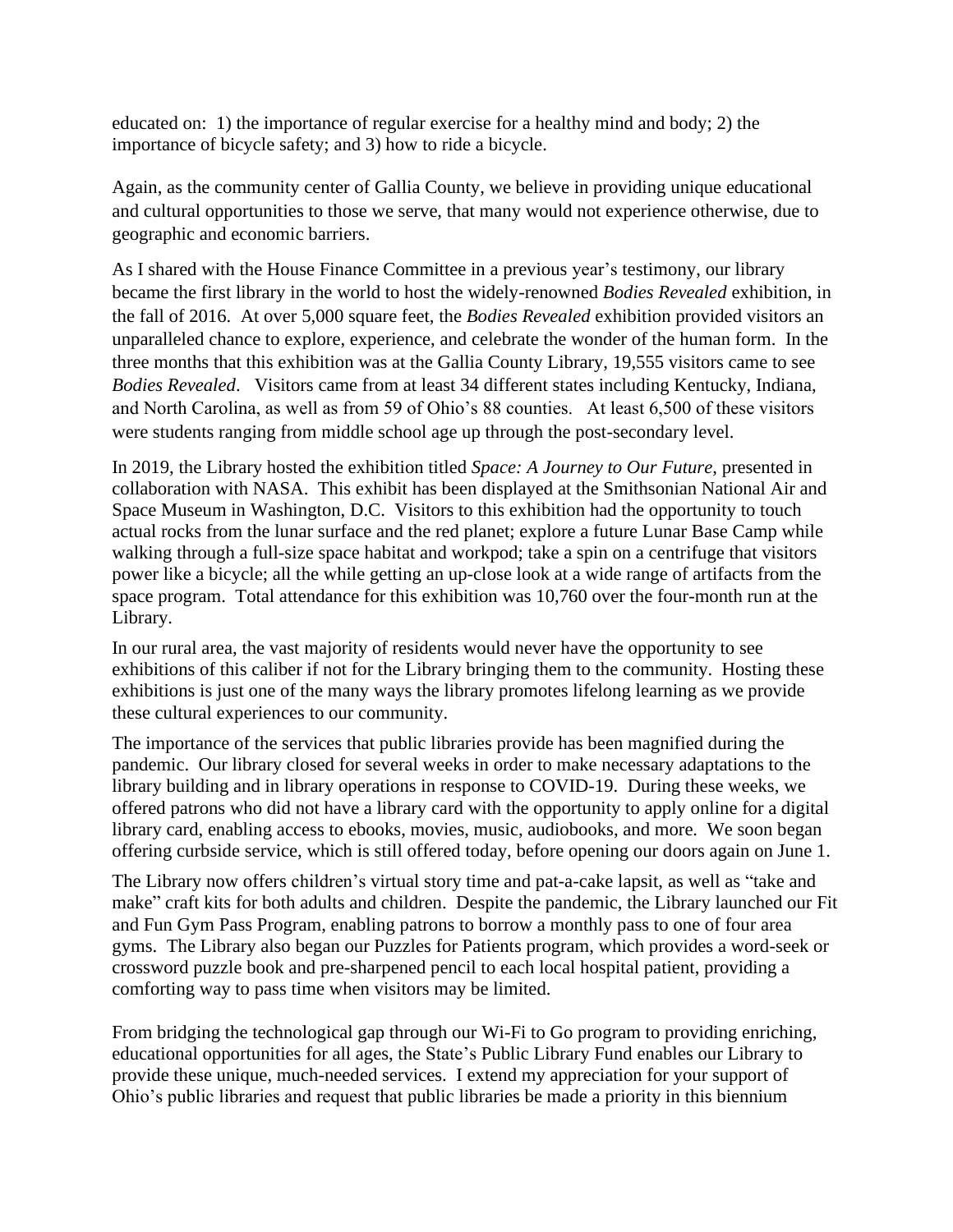budget, with the PLF being maintained at the current rate of 1.7%. Having stability in the library budget allows library boards and administrators the flexibility to plan for sustainable library programs and services that are needed by those we serve.

Thank you for your continued support of Ohio's public libraries - unique community centers that are "open to all."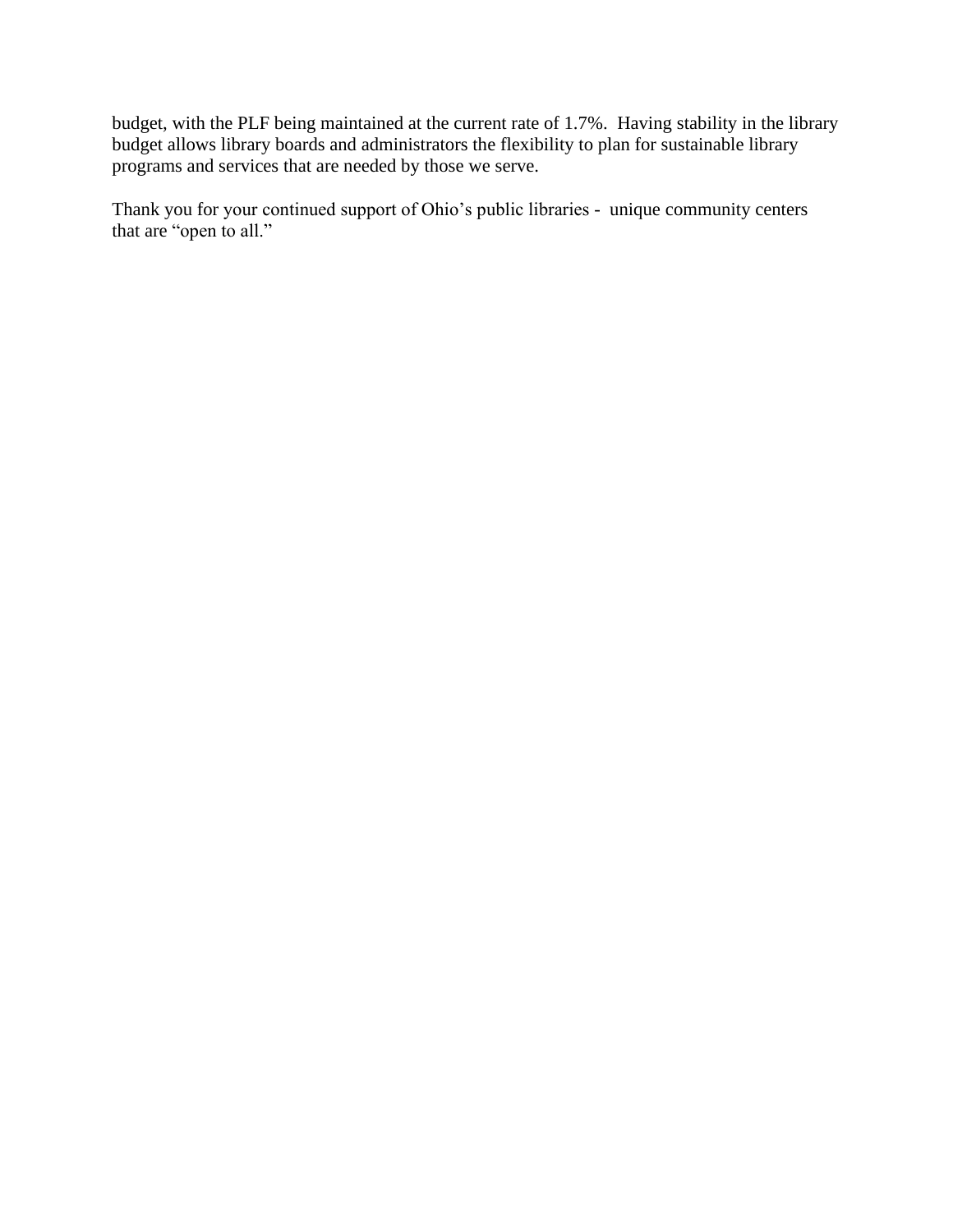